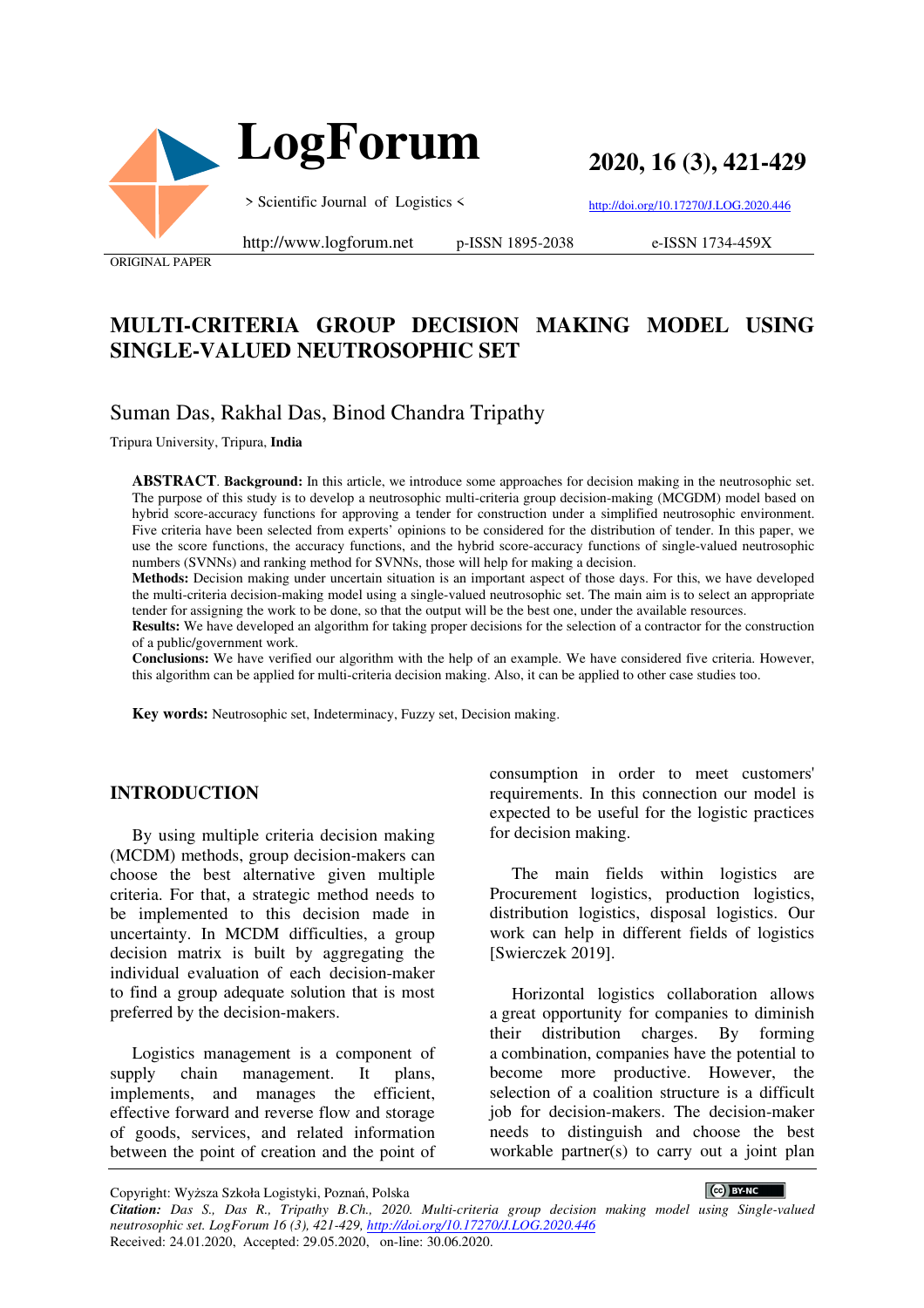concerning many patterns. This paper aims to propose a unique combination of group decision making [Sun, 2019, Harish, 2020].

For the choice of any object to a bye, we have decided from the available object and other opportunities like home delivery and time management quality. Since logistics management is a component of supply chain management, decision-makers have to ensure the flow of work management quality.

The fuzzy sets theory proposed by Zadeh in 1965. It has been very successful in dealing with difficulties involving uncertainty. Fuzzy set theory can be used to model imprecision in MCDM problems. [Pramanik, Mukhopadhyay 2011] performed an intuitionistic fuzzy MCDM strategy for teachers selection based on the grey relational analysis.

Till now fuzzy and intuitionistic fuzzy MCDM difficulties are investigated by many researchers. Uncertainty performs a vital role in group decision-making problems. Presently multiple researchers use uncertainty in the model formulation of different MCDM problems. So neutrosophic sets should be utilized in the decision-making method. The idea of the neutrosophic set was acquainted by [Smarandache 2005].

Distribution of tender for some construction can be considered as multi-criteria group decision-making (MCGDM) problem that generally consists of selecting the most desirable alternative from all the given alternatives. Classical MCGDM approaches deal with crisp numbers i.e. the weights of criteria are measured by crisp numbers. However, it is not always possible to present the information by crisp numbers. In order to deal with such a situation, the notion of the fuzzy set was introduced by Zadeh and Atanassov extended the concept of fuzzy sets (FSs) to intuitionistic fuzzy sets (IFSs) in 1986. The distribution of tender generally involves subjective judgment of experts, which makes the accuracy of the results highly questionable. In order to tackle the problem, a new methodology is needed. Liang and Wang studied the fuzzy multi-criteria decision making (MCDM) algorithm for personnel selection. Gunor and others developed an analytical hierarchy process (AHP) for personnel selection.

Since fuzzy and intuitionistic fuzzy MCDM problems are widely studied, but indeterminacy should be incorporated in the model formulation of the problems. Indeterminacy plays an important role in the decision-making process. So neutrosophic set, the generalization of intuitionistic fuzzy sets should be incorporated in the decision making process. Neutrosophic set [Smarandache 2005] was introduced to represent the mathematical model of uncertainty, imprecision, and decision making. [Biswas et al. 2014] presented the entropy-based grey relational analysis method for multi-criteria decision making under single-valued neutrosophic assessment. [Biswas et al. 2014] also studied a new methodology to deal with neutrosophic multi-criteria decision-making problems. [Ye 2013] proposed the correlation coefficient of SVNSs for single-valued neutrosophic multicriteria decision-making problems [Cyplik, 2011, Karaaslan, 2020].

The ranking order of alternatives plays an important role in the decision-making process. In this study, we present a multi-criteria group decision-making approach for giving a tender for the construction with known weights based on the score functions, the accuracy functions, and the hybrid score-accuracy functions proposed by [Ye 2013] under a simplified neutrosophic environment.

The rest of the paper has been divided into different sections. Section 2, is the preliminaries and the definitions. In this section, we procure the definitions and the preliminary results used in this article. Section 3 is on multi-criteria group decision-making methods based on hybrid score-accuracy function. In this section, we discuss the multicriteria decision-making method in the singlevalued neutrosophic environment. Also, we have formulated the algorithm for this. Section 4 deals with the validation of the developed model. In this section we consider an example to verify our model. In section 5 we have talked about the difference and advantage of our model. In section 6 is the conclusion on the work done in this article.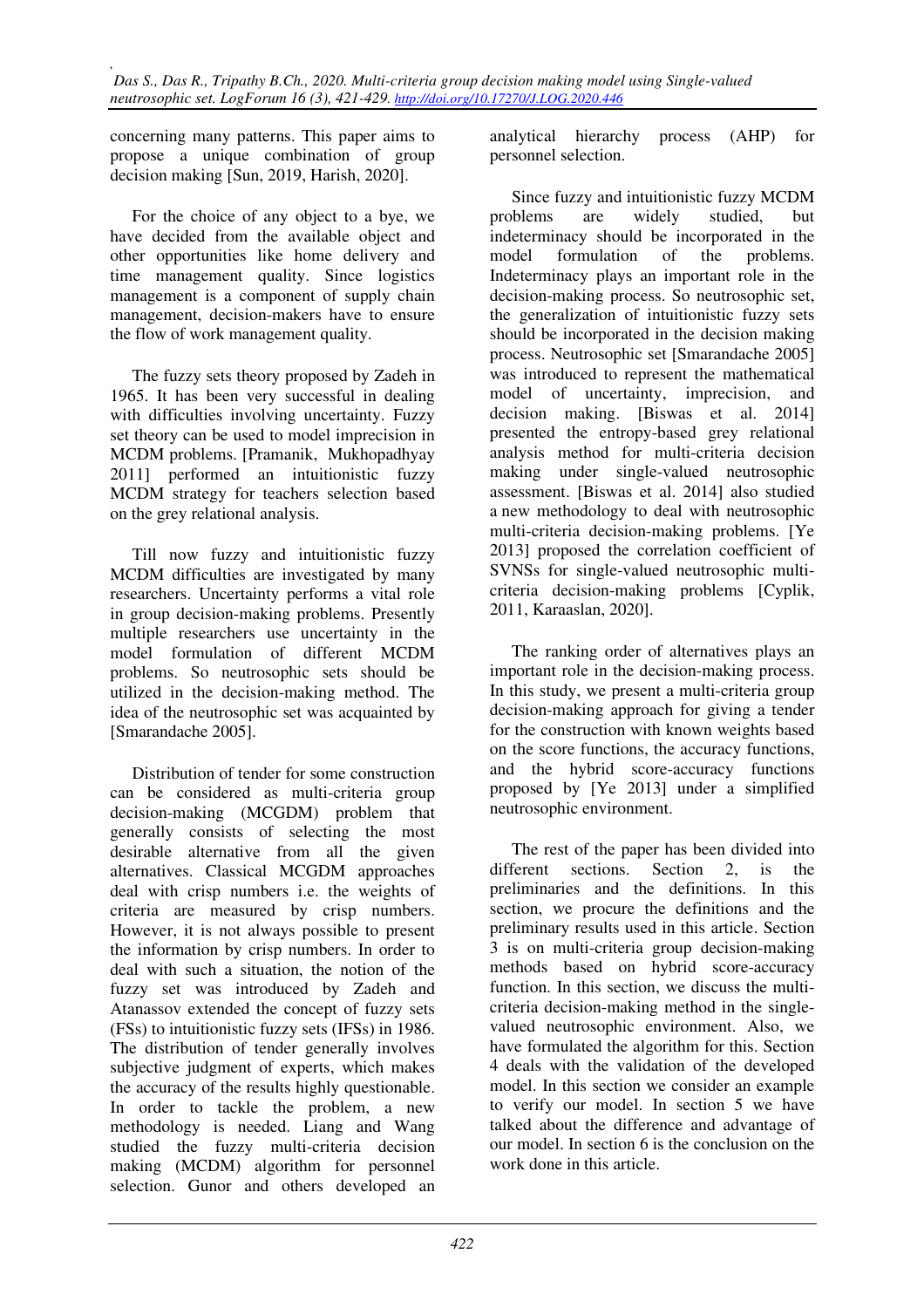### **PRELIMINARIES AND DEFINITIONS**

**Definition 2.1:** Let *X* be a non-empty set. A *neutrosophic set A* in *X* is characterized by truth-membership function *TA*, indeterminacymembership function  $I_A$  and falsitymembership function  $F_A$ ,  $T_A(x)$ ,  $I_A(x)$ ,  $F_A(x)$  are real standard or non-standard subsets of [1] 0,1<sup>+</sup> [. That is

- $T_A: X \rightarrow ]0,1^+[$
- $I_A: X \rightarrow ]0,1^+[$
- $F_A: X \rightarrow ]0,1^+[$

There is no restriction on the sum of  $T_A(x)$ ,  $I_A(x)$  and  $F_A(x)$ , so

 $-0 \le T_A(x) + I_A(x) + F_A(x) \le 3^+$ 

**Definition 2.2:** Let *X* be a non-empty set. A single valued neutrosophic set (*SVNS*) *A* in *X* is characterized by truth-membership function *TA*, falsity-membership function *FA* and indeterminacy-membership function *IA*. For each point *x* in *X*,  $T_A(x)$ ,  $F_A(x)$ ,  $I_A(x) \in [0,1]$ .

A SVNS *A* can be written as  $A = \{(x, T_A(x)),$ *IA* (*x*), *FA* (*x*)): *x* ∈*X*, *TA* (*x*), *IA* (*x*), *F*<sup>A</sup>  $(x) \in [0,1]$ .

**Definition 2.3:** For a single valued neutrosophic set(*SVNS*)  $A = \{(x, T_A(x), I_A(x))\}$ *F<sub>A</sub>* (*x*)):  $x \in X$ , *T<sub>A</sub>*(*x*), *I<sub>A</sub>*(*x*), *F<sub>A</sub>*(*x*)∈[0,1]} in X, the triplets  $(T_A(x), I_A(x), F_A(x))$  is called single valued neutrosophic number (*SVNN*),which is the fundamental element of a *SVNS A.*

**Definition 2.4:** The complement of a *SVNS A* is denoted by *A C* and defined by

 $A^C = \{(x, 1 - T_A(x), 1 - I_A(x), 1 - F_A(x)) : x \in X\}.$ 

### **Relations between two SVNSs:**

1) A *SVNS A* is contained in the other *SVNS B* ( $A \subseteq B$ ) if and only if  $T_A(x) \leq T_B$   $f_A(x) \geq I_B(x)$  and  $F_A(x) \geq F_B(x)$ , for all  $x \in X$ .

2) Two *SVNS*s *A* and *B* are equal (*A*=*B*) if and only if  $A \subseteq B$  and  $B \supseteq A$ .

**Definition 2.5:** Let  $\alpha = (T(\alpha), I(\alpha), F(\alpha))$ be a *SVNN*. Then the score function and the accuracy function of the  $SVMN$   $\alpha$  can be represented respectively, as follows:

 $s(\alpha)=(1+T(\alpha)-I(\alpha))/2$ , and  $s(\alpha) \in [0,1]$  (1)

 $h(\alpha)=(2+T(\alpha)-I(\alpha)-F(\alpha))/3$ , and  $h(\alpha) \in [0,1]$  (2)

For the score function of a *SVNN*  $\alpha$ , if the truth-membership  $T(\alpha)$  is bigger and the indeterminacy-membership  $I(\alpha)$  are smaller, then the score value of a *SVNN*  $\alpha$  is greater. For the accuracy function of a *SVNN*  $\alpha$ , if the sum of  $T(\alpha)$ , 1-*F*( $\alpha$ ), 1-*I*( $\alpha$ ) is bigger, compared to the other SVNN, then the statement is more affirmative, i.e. the accuracy of the *SVNN*  $\alpha$  is higher.

**Proposition 2.1:** Let *a1*, *a*2 be two *SVNNs*. Then the ranking method can be defined as follows:

- 1) If  $s(a_1) > s(a_2)$ , then  $a_1 > a_2$ ;
- 2) If  $s(a_1) = s(a_2)$ , and  $h(a_1) \ge h(a_2)$ , then  $a_1$ *≥ a2*.

Operational definitions of the terms stated in the problem:

- 1. Technical approach: Technical Approach is the method of energy-saving tools that have large significance for a tender worker as well as industrial work. It gives the maximum advantage of the facility of the energy savings potential.
- 2. Management approach: Management or managerial system of any program is highly important because the quality of the supply and performance of work is handle by the technique of management system which is also beneficial for criteria of quick performance, technical and costeffectiveness.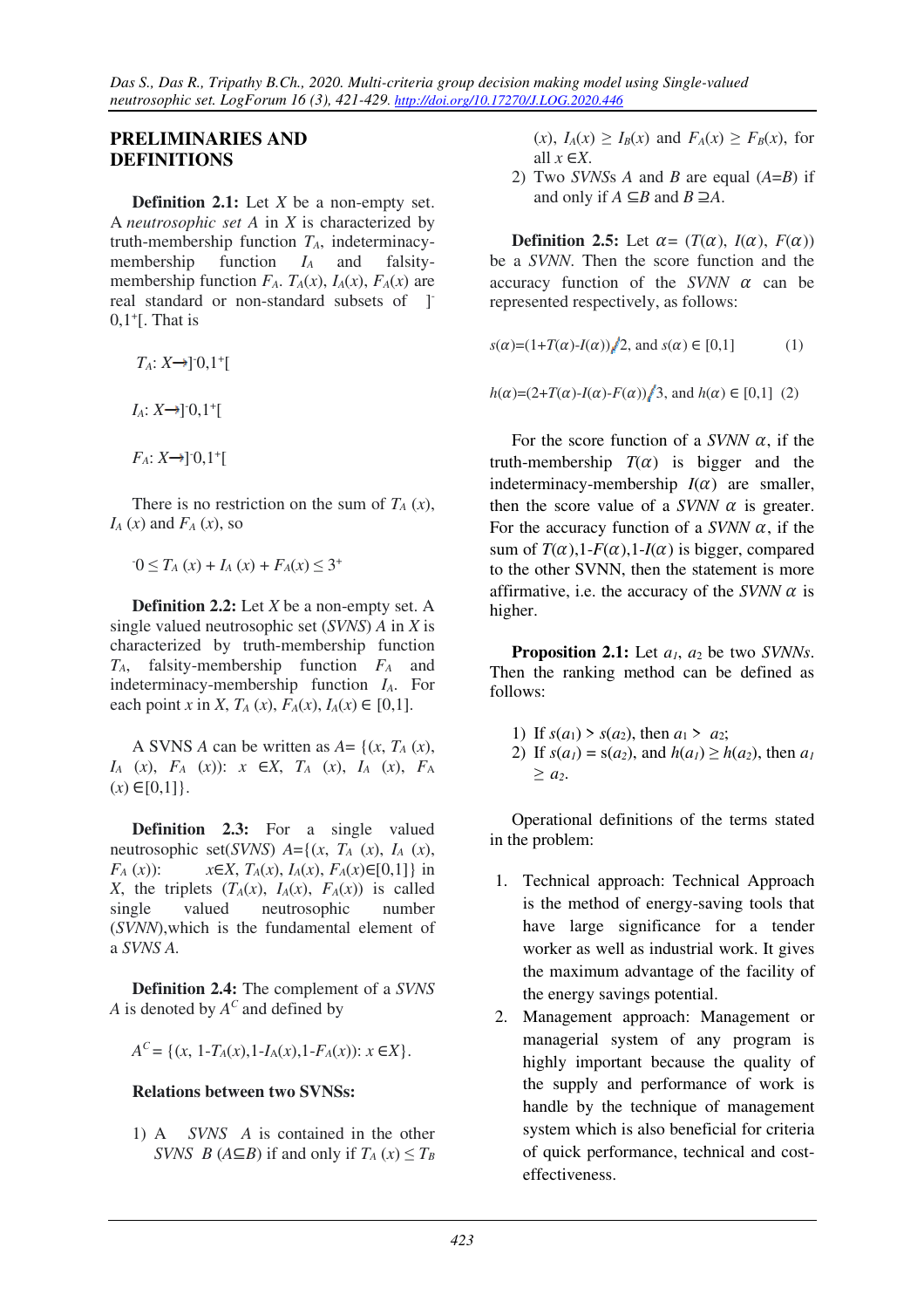*, Das S., Das R., Tripathy B.Ch., 2020. Multi-criteria group decision making model using Single-valued neutrosophic set. LogForum 16 (3), 421-429. http://doi.org/10.17270/J.LOG.2020.446* 

- 3. Quick performance: Quick performance is the main key of any work and the development of the society as well as personal. The good performance of a tender shows the degree of sincerity of the tenderer.
- 4. Price selection: The Price selection is the most important issue to select tender. The theory of evolution and natural selection of Price equation in such a way that the desire of the tender committee and host will have the optimum solution.
- 5. Credentials: This is a qualification, achievement, personal quality, or aspect of a person's background, typically when used to indicate that they are suitable for the tender or not.

## **MULTI-CRITERIA GROUP DECISION-MAKING METHODS BASED ON HYBRID SCORE-ACCURACY FUNCTION**

In a multi-criteria group decision-making problem, let  $\{A_1, A_2, A_3, \ldots, A_m\}$  be the set of alternatives and let  $\{C_1, C_2, \ldots, C_n\}$  be the set of all criteria. Let the committee of decisionmakers assigned the weights of all criteria previously. In such a case, we develop two methods based on the hybrid score-accuracy functions for multiple-criteria group decisionmaking problems with known weights under single-valued neutrosophic environment and interval neutrosophic environment.

#### **Multi-criteria group decision-making method in single valued neutrosophic environment:**

In the group decision process under single valued neutrosophic environment, if a group of *t* decision makers is required in the evaluation process, then the  $k<sup>th</sup>$  decision maker can provide the evaluation information of the alternatives  $A_i$   $(i=1,2,...,m)$  on the criteria  $C_i$  ( $j=1,2,\ldots,n$ ), which is represented by the form of a *SVNS*

$$
A_i^k = \{(C_j, T_{A_i}^k(C_j), I_{A_i}^k(C_j), F_{A_i}^k(C_j)) : C_j \in C\}.
$$

# Here

 $0 \leq T_{A_i}^k(C_j) + F_{A_i}^k(C_j) + I_{A_i}^k(C_j) \leq 3$ ,  $T_{A_i}^k(C_j)$ ,  $I_{A_i}^k(C_j)$ ,  $F_{A_i}^k(C_j) \in [0,1]$ ,

for 
$$
k = 1, 2, ..., t
$$
,  $j = 1, 2, ..., n$ ,  $i = 1, 2, ..., m$ .

For convenience,  $(T_{ij}^k, I_{ij}^k, F_{ij}^k)$  is denoted as a *SVNN* in the *SVNS*  $A_i^k$  (*k*=1,2,...,*t*;  $i=1,2,\ldots,m; j=1,2,\ldots,n$ . Therefore, we get the  $k<sup>th</sup>$  single valued neutrosophic decision matrix  $D^k = (A_{ij}^k)_{m \times n}$  (*k*=1,2,...,*t*).

#### **Then, the group decision making algorithm is as follows**

#### *Step 1: Hybrid score-accuracy matrix*

The hybrid score-accuracy matrix  $Y^k = (Y^k_{ij})$  $j=1,2,...,n$  is obtained from the decision (*k*=1,2,….,*t*; *i*=1,2,…,*m*; matrix  $D^k = (A_{ij}^k)_{m \times n}$  by the following formula:

$$
Y_{ij}^k = \frac{1}{2}(1+T_{ij}^k - I_{ij}^k) + \frac{1}{3}(T_{ij}^k + 1 - F_{ij}^k + 1 - I_{ij}^k)
$$
 (3)

### *Step 2: The average matrix*

From the hybrid score-accuracy matrix, the average matrix  $Y^A = (Y^A_{ij})_{m \times n} (k=1,2,...,t;$ *i*=1,2,….,*m*; *j*=1,2,…*n*) is calculated by

$$
Y_{ij}^A = \frac{1}{t} \sum_{k=1}^t Y_{ij}^k
$$
 (4)

The collective correlation coefficient between  $Y^k$  ( $k=1,2,...,t$ ) and  $Y^A$  is given as follows:

$$
C_k = \sum_{i=1}^{m} \frac{\sum_{j=1}^{n} Y_{ij}^k Y_{ij}^A}{\sqrt{\sum_{j=1}^{n} (Y_{ij}^k)^2} \sqrt{\sum_{j=1}^{n} (Y_{ij}^A)^2}}
$$
 (5)

#### *Step3: Decision maker's weights*

In decision making problems, the decision makers may have personal biases and some individuals may give unduly high or low preference values with respect to their preferred or repugnant objects. In this case we will assign very low weights to these false or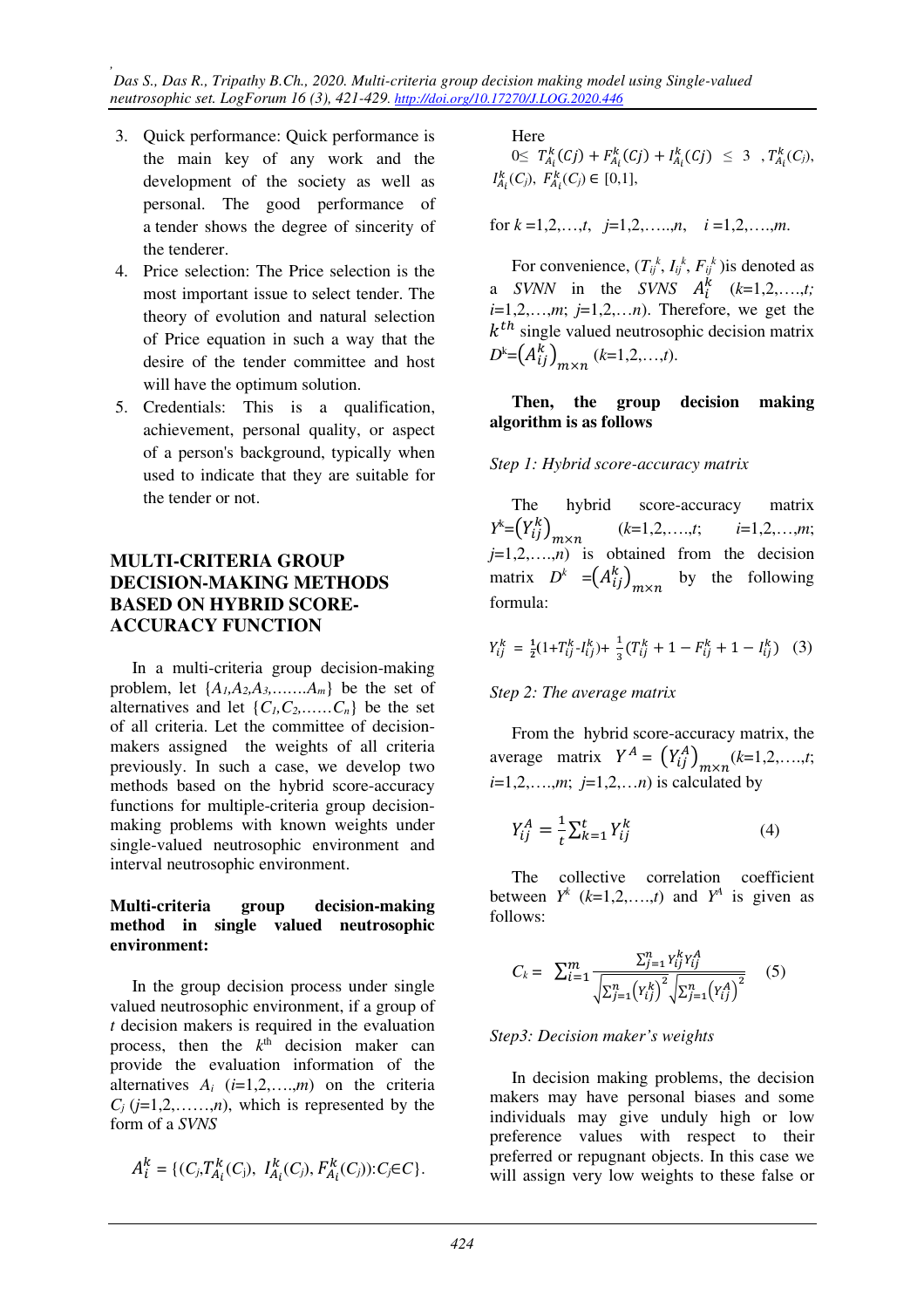*Das S., Das R., Tripathy B.Ch., 2020. Multi-criteria group decision making model using Single-valued neutrosophic set. LogForum 16 (3), 421-429. http://doi.org/10.17270/J.LOG.2020.446* 

biased opinions. Since the "mean value" is the "distributing centre" of all elements in a set, the average matrix  $Y^A$  is the maximum compromise among all individual decisions of the group. It mean sense, a hybrid scoreaccuracy matrix  $Y^k$  is closer to the average matrix  $Y^A$ . Then, the preference value (hybrid score-accuracy value) of the  $k^{th}$  decision maker is closer to the average value and evaluation is more reasonable and more important, thus the weight of the  $k^{th}$  decision maker is bigger. Hence a weight model for decision makers can be defined as:

$$
\delta_{k} = \frac{c_{k}}{\sum_{k=1}^{t} c_{k}} \tag{6}
$$

where  $0 \le \delta_k \le 1$ ,  $\sum_{k=1}^t \delta_k = 1$  for  $k=1,2,...,t$ .

#### *Step4: Collective hybrid score accuracy matrix*

For the weight vector  $\delta = (\delta_1, \delta_2, ..., \delta_k)^T$  of decision makers obtained from equation(6), we accumulate all individual hybrid scoreaccuracy matrices of  $Y^{\text{L}} = (Y^k_{ij})_{m \times n} (k=1,2,...,t;$  $i=1,2,\ldots,m; j=1,2,\ldots,n$  into a collective hybrid score-accuracy matrix  $Y = (Y_{ij})_{m \times n}$  by the following formula:

$$
Y_{ij} = \sum_{k=1}^{t} \delta_k Y_{ij}^k
$$
 (7)

### *Step5: Weights for criteria*

The Weight of criteria for this model has to be decided by the experts or committee of decision makers according to their requirements which is denoted by  $w_i$  (*j*=number of criteria). The weight of criteria is based on the significance of the importance of the criteria and the total weight is always one.

*Step6: Calculate weighted hybrid scoreaccuracy matrix* 

From the collective hybrid score-accuracy matrix the weighted score-accuracy matrix

$$
Y^W = (Y_{ij}^W)_{m \times n}(w=1,2,\ldots,t; i=1,2,\ldots,m; j=1,2,\ldots,n)
$$

is calculated by

$$
Y_{ij}^W = w_j Y_{ij} \tag{8}
$$

*Step7: Ranking the alternatives*

To rank the alternatives, we can sum all values in each row of weighted hybrid scoreaccuracy matrix and find the overall weighted score-accuracy value of each alternative *A<sup>i</sup>*  $(i=1,2,...,m)$ :

$$
M(A_i) = \sum_{j=1}^{n} Y_{ij}^W
$$
 (10)

According to the overall weighted scoreaccuracy values  $M(A_i)$  of each alternatives  $A_i$  $(i=1,2,...,m)$  we can rank the alternatives  $A_i$  $(i=1,2,...,m)$  in descending order and choose the best alternative.

#### *Step8: End.*

### **VALIDATION OF THE DEVELOPED MODEL**

In this section we present an example to validate our developed model.

#### **Example of tender distribution for construction**

Suppose that the central government or any state government of our country is going to construct a national highway or any building, then they need to choose the best construction company to build that highway or building for the use of the public. Then the government gives an advertisement in some well-circulated newspaper or the particular website of the government. Some interested construction companies may submit for the tender. After initial screening, four construction companies A1, A2, A3, A4 remain for further evaluation. A committee of four decision-makers  $D_1$ ,  $D_2$ ,  $D_3$ ,  $D_4$  has been formed to conduct the interview and choose the better construction company. Decision-makers consider five criteria to evaluate the better alternative. The five criteria are namely, technical approach  $(C_1)$ , management approach  $(C_2)$ , credentials  $(C_3)$ , past performance  $(C_4)$ , price  $(C_5)$ . If four decision-makers  $D_q$  (q=1,2,3,4) are required in the evaluation process, then the five possible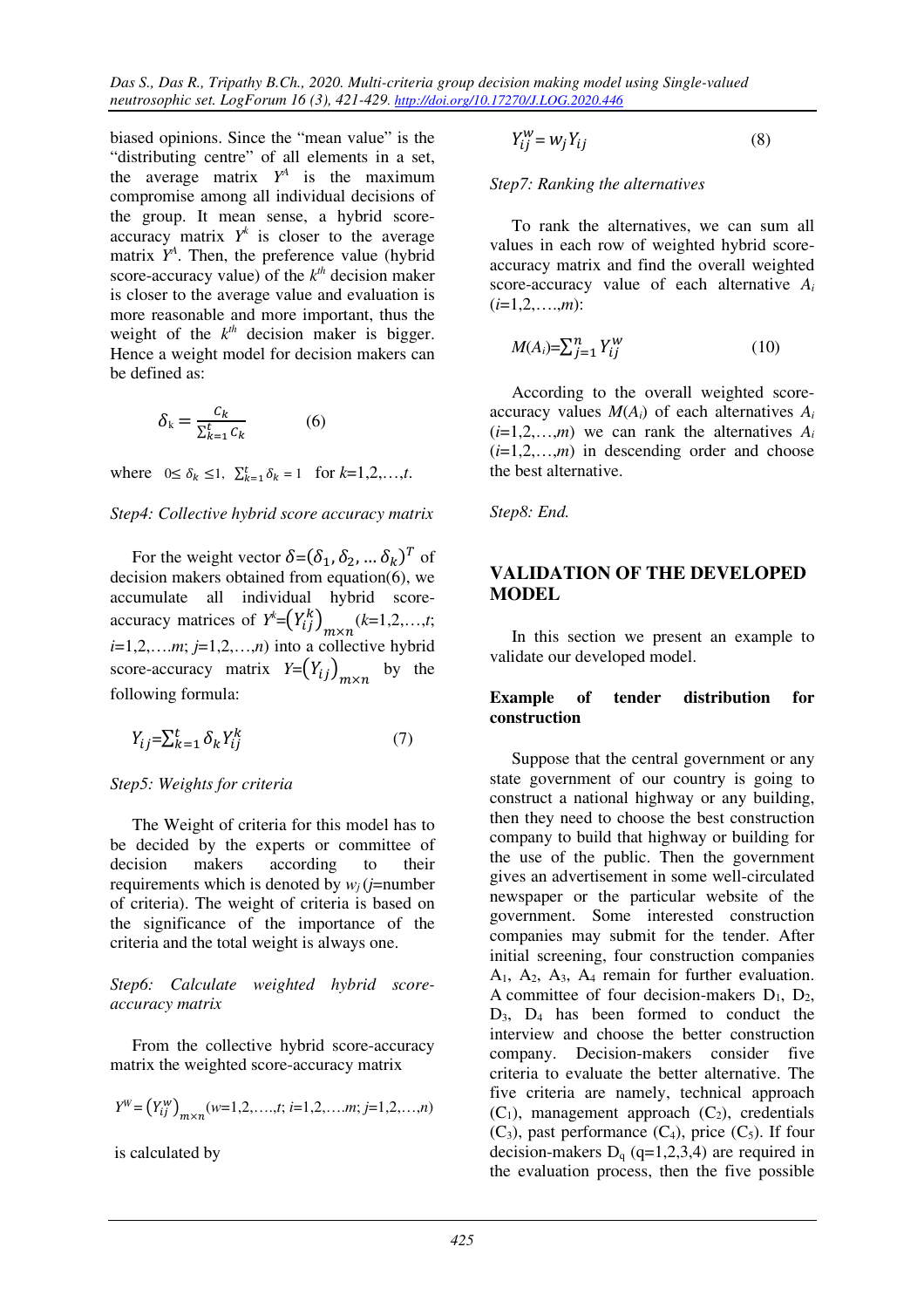*, Das S., Das R., Tripathy B.Ch., 2020. Multi-criteria group decision making model using Single-valued neutrosophic set. LogForum 16 (3), 421-429. http://doi.org/10.17270/J.LOG.2020.446* 

alternatives  $A_i$  (i=1,2,3,4) are evaluated by the form of SVNNs under the five criteria on fuzzy concept "excellence". Thus the four singlevalued neutrosophic decision matrix can be obtained from the four experts and expressed respectively as follows.

Single valued neutrosophic decision matrix for  $D_1$ :

| $D_i$          | $C_{L}$      |              | $C_{3}$      | $C_4$                         |              |
|----------------|--------------|--------------|--------------|-------------------------------|--------------|
| $A_I$          | (.8,.2,.2)   | (.8, .1, .2) | (.7, .2, .1) | (.8, .3, .1)                  | (.7, .2, .2) |
| A <sub>2</sub> | (.7, 1, 1)   | (.821)       |              | $(.6, .3, .2)$ $(.7, .2, .1)$ | (.8, .3, .2) |
| $A_{3}$        | (.7, .1, .2) | (.8, .3, .2) | (.6, .3, .1) | (.7, .2, .3)                  | (.8, .2, .2) |
| $A_4$          | (.7, .2, .3) | (.8,.2,.2)   | (.7, .3, .1) | (.7, .1, .2)                  | (.8, .3, .1) |

Single valued neutrosophic decision matrix for  $D_2$ :

| A <sub>I</sub> | (.7,.2,.2)   | (.8, .2, .1) |              | $(0.8, 0.3, 0.2)$ $(0.7, 0.2, 0.2)$ | (.8, .2, .3) |
|----------------|--------------|--------------|--------------|-------------------------------------|--------------|
| A <sub>2</sub> | (.7, .1, .2) | (.8, .2, .2) | (.8, .1, .2) | (.8, .2, .1)                        | (.8, .3, .2) |
|                | (.821)       | (.7, .3, .1) | (.8, .3, .2) | (.7, .2, .1)                        | (.7, .3, .2) |
|                |              | (.722)       | (.722)       | (.712)                              | (.7,.2,.1)   |

Single valued neutrosophic decision matrix for  $D_3$ :

| A1 |        | $(0.8, 2, 2)$ $(0.7, 2, 1)$ $(0.8, 3, 2)$ $(0.7, 3, 2)$ $(0.8, 2, 2)$ |                 |                               |              |
|----|--------|-----------------------------------------------------------------------|-----------------|-------------------------------|--------------|
|    |        | $(0.7, 0.2, 0)$ $(0.7, 0.1, 0.2)$ $(0.7, 0.2, 0)$ $(0.8, 0.2, 0.3)$   |                 |                               | (.8, .2, .1) |
|    |        | $(.8, .3, .2)$ $(.8, .3, .2)$ $(.7, .1, .2)$                          |                 | $(.8, .3, .4)$ $(.7, .3, .1)$ |              |
|    | (.732) | (.723)                                                                | (0.7, 0.2, 0.2) | (.721)                        | (.822)       |

Single valued neutrosophic decision matrix for D<sub>4</sub>:

| $D_4$          | $C_2$                                                                                   | $C_3$ |  |
|----------------|-----------------------------------------------------------------------------------------|-------|--|
| A <sub>1</sub> | $(0.7, 0.3, 0.2)$ $(0.7, 0.2, 1)$ $(0.8, 0.1, 0.2)$ $(0.8, 0.3, 0.1)$ $(0.7, 0.3, 0.2)$ |       |  |
|                | $A_2$ (.6, 3, 2) (.8, 2, 1) (.8, 3, 2) (.8, 2, 3) (.7, 3, 2)                            |       |  |
|                | $A_3$ $(0.7, 2, 1)$ $(0.8, 3, 2)$ $(0.7, 2, 1)$ $(0.8, 2, 1)$ $(0.8, 2, 1)$             |       |  |
|                | $(.7, .2, .2)$ $(.8, .3, .3)$ $(.8, .1, .1)$ $(.7, .4, .3)$ $(.8, .1, .1)$              |       |  |

From the above four single valued neutrosophic decision matrix, the following hybrid score- accuracy matrix are obtained by using eq  $(3)$ .

Hybrid score-accuracy matrix for  $D_1$ :

| $Y_{I}$ | C)    | C,     | C3     | C4     | C,     |
|---------|-------|--------|--------|--------|--------|
| $A_I$   | 1.6   | 1.6833 | 1.55   | 1.55   | 1.5167 |
| $A_2$   | .6333 | 1.6333 | 1.35   | 1.55   | 1.5167 |
| A3      | 1.6   | 1.5167 | 1.3833 | 1.4833 | 1.6    |
| $A_4$   | .4833 | .6     | .4667  | l.6    | .55    |

Hybrid score-accuracy matrix for  $D_2$ :

|--|--|--|--|

| A <sub>I</sub> | 1.5167 | 1.6333 | 1.5167 | 1.5167 | 1.5667 |
|----------------|--------|--------|--------|--------|--------|
| $A_2$          | 1.6    | 1.6    | 1.6834 | 1.6333 | 1.5167 |
| $A_3$          | 1.6333 | 1.4667 | 1.5167 | 1.55   | 1.4333 |
| A <sub>4</sub> | 1.7167 | 1.5167 | 1.5167 | 1.6    | 1.55   |

Hybrid score-accuracy matrix for  $D_3$ :

| $Y_3$          | U)     | C2     | $C_3$  | C4     | C5    |
|----------------|--------|--------|--------|--------|-------|
| A1             | 1.6    | 1.55   | 1.5167 | 1.4333 | 1.6   |
| A <sub>2</sub> | 1.5167 | 1.6    | 1.5167 | 1.5667 | .6333 |
| $A_3$          | 1.5167 | 1.5167 | 1.6    | 1.45   | 1.55  |
| $A_4$          | .4333  | .4833  | .5167  | 1.55   | L.b   |

Hybrid score-accuracy matrix for D4:

| Y4    | $C_I$  | C,     | $C_3$  | $C_4$  | $C_5$  |
|-------|--------|--------|--------|--------|--------|
| $A_I$ | .4333  | 1.55   | 1.6833 | 1.55   | 1.4333 |
| $A_2$ | 1.35   | 1.6333 | 1.5167 | 1.5667 | 1.4333 |
| $A_3$ | 1.55   | 1.5167 | 1.55   | 1.6333 | 1.6333 |
| $A_4$ | 1.5167 | .4833  | 1.7167 | 1.3167 | 1.7167 |

Now we find the average matrix  $Y^A$ , from the above four hybrid score-accuracy matrix  $Y_1$ ,  $Y_2$ ,  $Y_3$ ,  $Y_4$  by using the equation (4).

The average matrix Y<sup>A</sup>:

| VΑ             | C1     | $\mathcal{C}$ | $C_{3}$ | $C_4$  | $C_5$  |
|----------------|--------|---------------|---------|--------|--------|
| $A_I$          | 1.5375 | .6042         | 1.5667  | 1.5125 | 1.5292 |
| A <sub>2</sub> | 1.525  | 1.6166        | 1.5167  | 1.5791 | 1.5250 |
| $A_3$          | 1.575  | 1.5042        | 1.5125  | 1.5292 | 1.5541 |
| $A_4$          | 1.5375 | 1.5208        | 1.5542  | 1.5167 | 1.6042 |

Now we determine the weights of the four decision makers, by using the eq (5) and eq (6) as follows:

$$
\begin{array}{l} \delta_1 = 0.2498 \;\;, \delta_2 = 0.2508 \;\;, \\ \delta_3 = 0.2497 \;\;, \delta_4 = 0.2497 \end{array}
$$

Therefore, by using the eq (7) the hybrid score-accuracy values of the four decision makers' evaluations are aggregated and the following collective hybrid score-accuracy matrix can be obtained as follows:

|                | C <sub>1</sub> | C,     | $C_{3}$ | $C_4$  | $C_5$  |
|----------------|----------------|--------|---------|--------|--------|
| $A_I$          | 1.5375         | 1.6042 | 1.5666  | 1.5125 | 1.5292 |
| A <sub>2</sub> | 1.5251         | 1.6166 | 1.5169  | 1.5792 | 1.5250 |
| $A_{3}$        | 1.5751         | 1.5045 | 1.5125  | 1.5292 | 1.5540 |
| $A_4$          | 1.5377         | 1.5208 | 1.5542  | 1.5168 | 1.6041 |

Now for this multi-criteria decision making problem we assume the weights for the given criteria. We take the weight vector of the attributes as: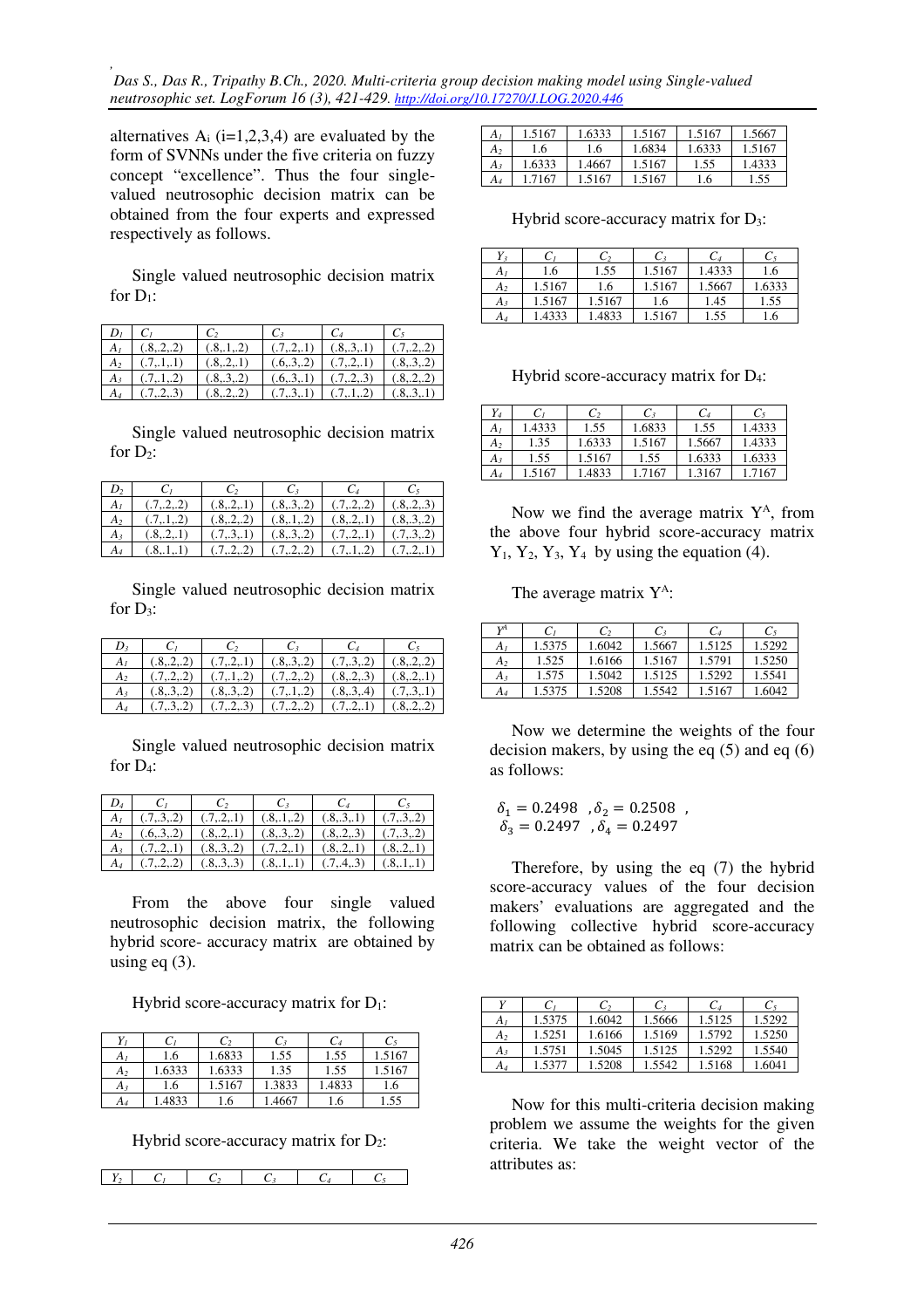$W=[0.30, 0.25, 0.05, 0.15, 0.25]$ <sup>T</sup>

By using equation (8) we find the weighted hybrid score-accuracy matrix  $Y^W$  as follows

| vW      | $C_1$   | C,       | $C_{3}$  | $C_4$    | $C_5$    |
|---------|---------|----------|----------|----------|----------|
| A۱      | 0.46125 | 0.40105  | 0.07833  | 0.226875 | 0.3823   |
| A۰      | 0.45753 | 0.40415  | 0.075845 | 0.23688  | 0.38125  |
| $A_3$   | 0.47253 | 0.376125 | 0.075625 | 0.22938  | 0.3885   |
| $A_{4}$ | 0.46131 | 0.3802   | 0.07771  | 0.22752  | 0.401025 |

Now we can calculate the overall weighted hybrid score-accuracy values M(Ai) for each alternatives  $A_i$ , i=1, 2, 3, 4 by using the equation (10):

 $M(A_1) = 1.549805$ ,  $M(A_2) = 1.555655$ ,  $M(A_3)= 1.54216, M(A_4)= 1.547765$ 

According to the values of  $M(A_i)$ , i=1, 2, 3, 4, the ranking order of the alternatives  $A_i$ , i=1, 2, 3, 4, is  $A_2$  >  $A_1$  >  $A_4$  >  $A_3$ . Hence the alternative  $A_2$  is the best choice to give the tender for construction.

### **DIFFERENCE AND ADVANTAGES OF THE DEVELOPED MODEL**

In 2014, Mondal and Pramanik introduced a multi-criteria group decision-making algorithm for teacher recruitment in higher education under a simplified neutrosophic environment. In that algorithm, they used hybrid score-accuracy function, where the score function depends on the truthmembership and falsity-membership values. Again they used completely unknown weights for each criterion in the algorithm. However, for our model, we use a new score function which depends on truth and indeterminacy membership values. By using the proposed score function we get a more accurate score value for a single-valued neutrosophic number. Again we have used the completely known weights for each criterion, which is important for any decision-making problem.

In our paper, we have taken neutrosophic indeterminacy function which is very unique and interesting for the decision if the value of indeterminacy membership in score function is

very less then the truth membership value then the decision will more accurate.

### **CONCLUSIONS**

In this paper, we used some suitable criteria for decision making to a better choice of a tender among the available tenders and we use function namely score function, accuracy function and hybrid score-accuracy function of SVNNs to select the better construction company to give the tender for construction under the neutrosophic environment, where the weights of the decision-makers are completely unknown and the weights of the criteria are completely known. This method can be used for group decision making with single-valued neutrosophic information is provide simple calculations and good flexibility but also handled with the group decision-making problems with known weights by comparisons with other relative decision-making methods under single-valued neutrosophic environments.

We have established a formula for making a decision. The data used in this paper has not taken from any source. We have considered these numbers for the verification of our algorithm. However, this algorithm can apply for any real source data.

### **ACKNOWLEDGMENTS AND FUNDING SOURCE DECLARATION**

The authors thank the unanemous reviewers for their careful reading of the article and for their constructive comments, those improved the presentation of the article.

The work of the first author is financially supported by the University Grants Commission Fellowship F.No. 16- 6(DEC.2018)/2019(NET/CSIR). The work of the second author is financially supported by the Council of Scientific and Industrial Research, India vide Ref. No: 17/06/2018(i) EU-V and file no. 09/714(0022)/2019-EMR-I.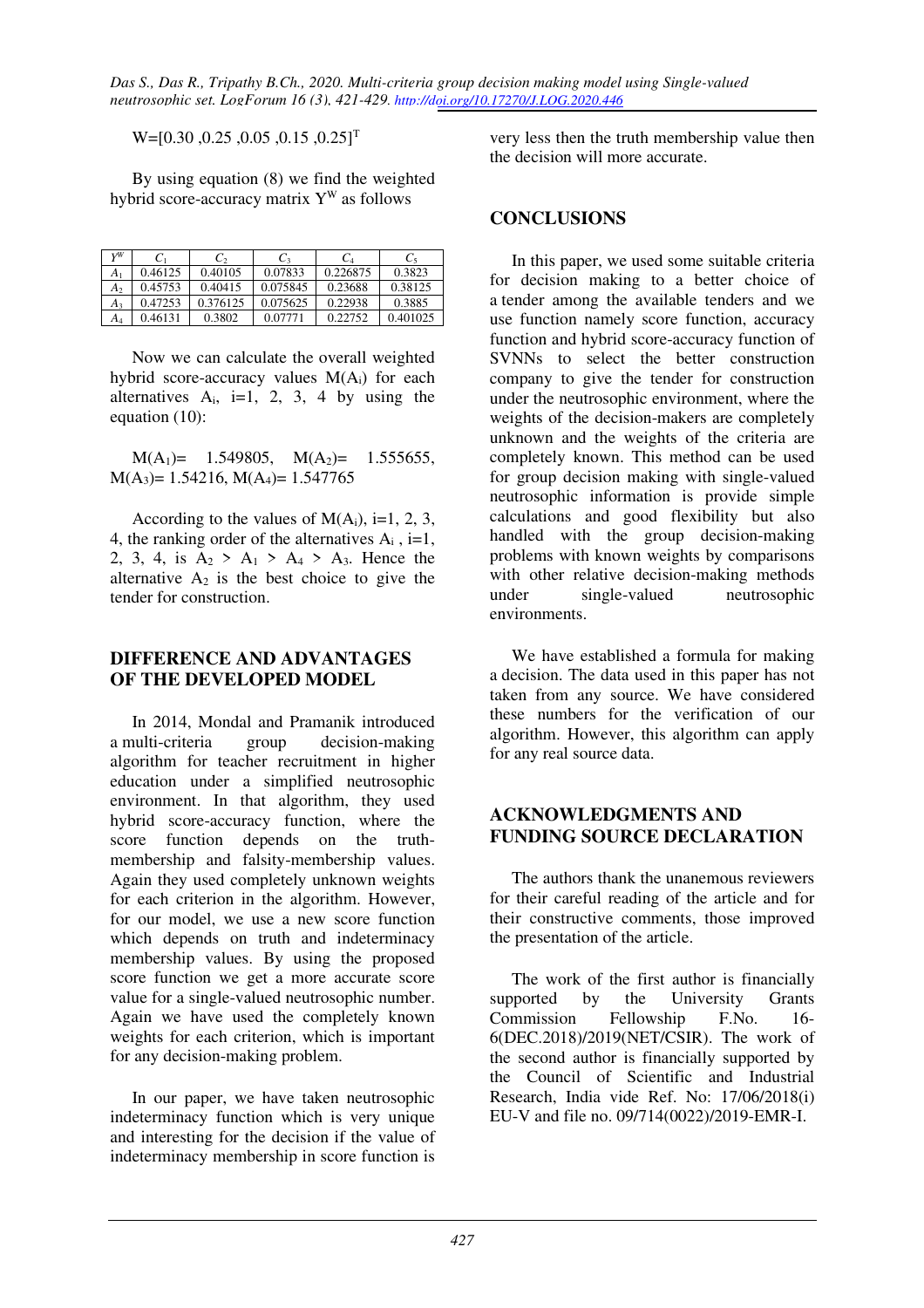*, Das S., Das R., Tripathy B.Ch., 2020. Multi-criteria group decision making model using Single-valued neutrosophic set. LogForum 16 (3), 421-429. http://doi.org/10.17270/J.LOG.2020.446* 

# **REFERENCES**

- Biswas P., Pramanik S., Giri B.C., 2014. Entropy based grey relational analysis method for multi-attribute decision making under single valued neutrosophic assessments. Neutrosophic Sets and Systems, 2: 105-113. http://doi.org/10.5281/zenodo.22459
- Biswas P., Pramanik S., Giri B.C., 2014. A new methodology for neutrosophic multiattribute decision making with unknown weight information. Neutrosophic Sets and Systems, 3: 42-50.
- Boran F.E., Genc S., Kurt M., Akay D., 2009. A multi-criteria intuitionistic fuzzy group decision making for supplier selection with TOPSIS method. Expert Systems with Applications, 36(8): 11363-11368. http://doi.org/10.1016/j.eswa.2009.03.039
- Cyplik P., Patecki A., 2011. RTLS vs RFIDpartnership or competition?. LogForum, 7(3): 1-10.
- Dagdeviren M., 2010. A hybrid multi-criteria decision making model for personnel selection in manufacturing systems. Journal of Intelligent Manufacturing, 21: 451-460. http://doi.org/10.1007/s10845-008-0200-7
- Harish Garg, Nancy. Algorithms for singlevalued neutrosophic decision making based on TOPSIS and clustering methods with new distance measure. AIMS Mathematics, 2020, 5(3): 2671-2693. http://doi.org/10.3934/math.2020173
- Karaaslan F., Hunu F., 2020. Type-2 singlevalued neutrosophic sets and their applications in multi-criteria group decision making based on TOPSIS method. J Ambient Intell Human Comput. http://doi.org/10.1007/s12652-020-01686-9
- Mondal K., Pramanik S., 2014. Multi-criteria group decision making approach for teacher recruitment in higher education under simplified neutrosophic environment. Neutrosophic Sets and System, 6: 27-33. http://doi.org/10.5281/zenodo.30208
- Mondal K., Pramanik S., 2015. Neutrosophic decision making of school choice. Neutrosophic Sets and Systems, 7: 62-68. http://doi.org/10.5281/zenodo.22582
- Pramanik S., Mukhopadhya D., 2011. Grey relational analysis based intuitionistic fuzzy multi-criteria group decision making approach for teacher selection in higher education. International journal of computer application, 34(10): 21-29.
- Smarandache F., 2005. Neutrosophic Set: A generalization of intuitionistic fuzzy sets. International Journal of Pure and Applied Mathematics, 24: 287-297. http://doi.org/10.1109/GRC.2006.1635754
- Sun R., Hu, J. Chen, X. Novel single-valued neutrosophic decision-making approaches based on prospect theory and their applications in physician selection. Soft Comput 23, 211–225 (2019). http://doi.org/10.1007/s00500-017-2949-0
- Swierczek A., 2019. The effects of demand planning on the negative consequences of operational risk in supply chain. LogForum, 15(3): 315-329. http://doi.org/10.17270/J.LOG.2019.340
- Ye J., 2013. Multi-criteria decision making method using the correlation coefficient under single valued neutrosophic environment. International Journal of General Systems, 42(4): 386-394. http://doi.org/10.1080/03081079.2012.7616 09